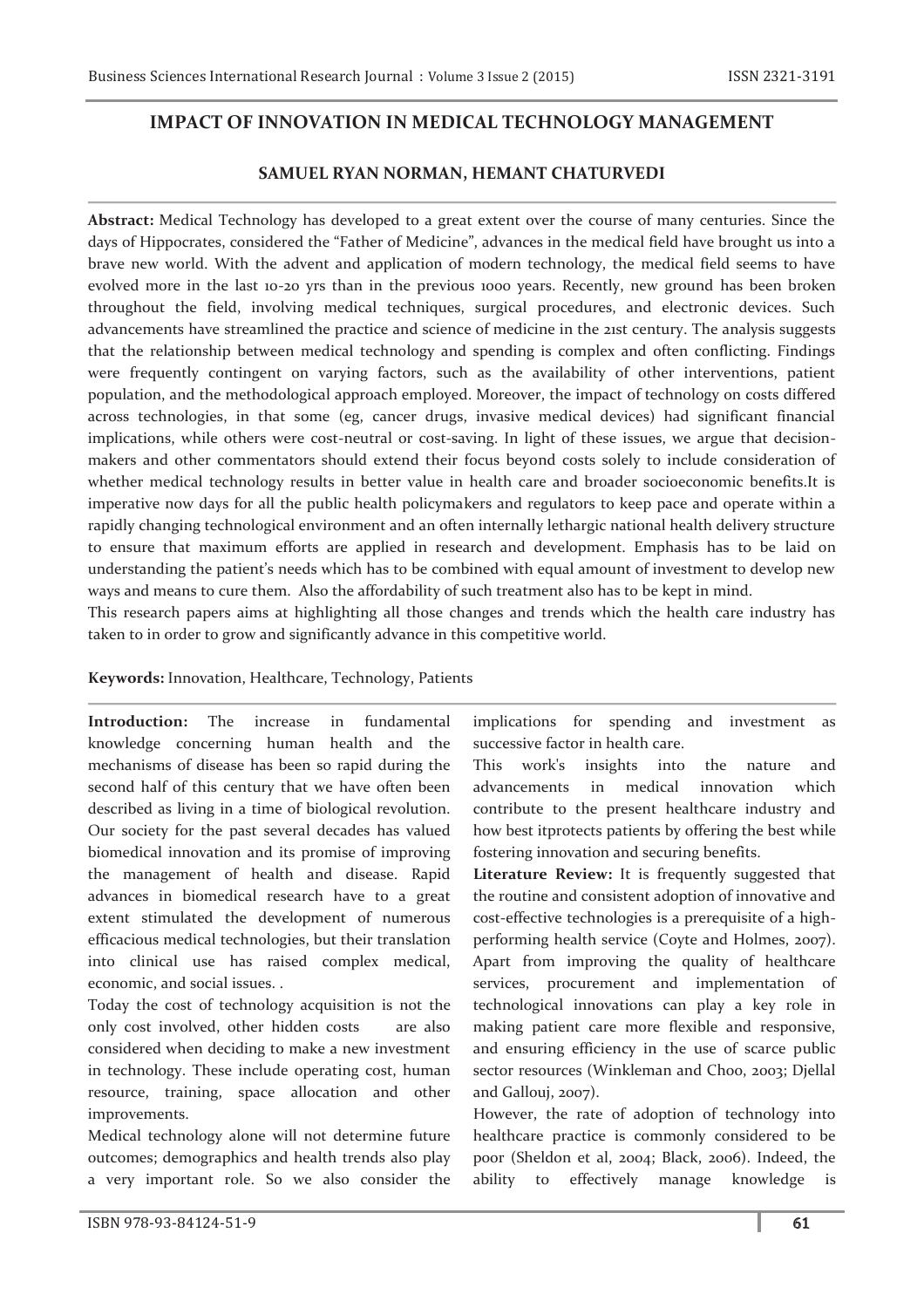increasingly seen as essential to modern healthcare systems seeking to deliver on both quality and efficiency expectations (Brailer, 1999).

Medical innovation can be broadly defined as "new drugs, devices and clinical practices introduced over time into the provision of health care" (Consoli and Mina 2009). A complex set of actors is involved in the creation, dissemination and use of medical innovations, and the different phases or activities are closely linked.

Medical devices users are one of the primary stakeholders of medical device technologies. Therefore, knowledge of their needs and their involvement in medical device development and assessment (MDD&A) are important. In addition, understanding of users' needs is important as it determines the success or failure of technology development (Cahill, 1994; Shaw, 1998) and the quality of the product (Keiser and Smith, 1994).

Windrum& Garcia-Goni (2008) provide a similar multi-agent model of health innovation systems, but also put emphasis on a fourth domain – the policy domain, which to great extent contributes to shaping how innovation processes occurs and which innovations are selected. In traditional innovation models developed for understanding private sector innovation, the market is the important selection mechanism. The selection mechanisms for medical innovations are much more complex. In health innovation, the policy domain is an important selection mechanism, but also influences idea generation and not least regulates how new potential innovations develop.

According to Morlacchi& Nelson (2011), research and policy interests within the area of medical innovations have until recently been heavily skewed towards the first category, and development of new drugs in particular, whereas research on medical technologies and particularly intangible or soft medical innovations have relatively recently gained attention. Likewise, the strong interest in the impact of biotechnology on pharmacological innovations and the pharmaceutical industry that dominated the literature from the late 1990s and throughout the first decade of the 21st century has been superseded by research publications with a more nuanced picture of innovation processes, and a critical perspective of the radical innovation image often associated with this sector.

**Objectives:** The basic objective of this research is to highlight and understand the changing trends and innovation in medical technology which redefines the process of patient treatment in this competitive new era.

**Research Methodology:** This research is based on secondary data. Information was collected from various journals, research articles and reports.

**Findings:** Technology convergence holds the promise of markedly improving patient care and safety. At the same time, however, integrating a large number of medical devices and IT networks can increase risk to patients if any of the elements in the interconnected chain of care delivery technology fail.

Technology that can facilitate the delivery of complex, sophisticated care in the home and other non-traditional settings includes the following:

#### **Remote clinical monitoring of patients progress**

With this technology, patients need not visit a doctor every time they need an advice and get their reports and progress examined. The home care monitoring systems can collect the patient's vitals i.e. blood pressure, heart rate, sugar etc which can be transmitted over a common shared network or on secured internet networks which can be easily accessed by doctors and they can accordingly advice the patient about the treatment and his progress. This helps people of old age, differently abled persons and all those who find it difficult to visit a doctor and seek his advice.

Portable technology: This is becoming increasingly popular among people. Now there are portable devices which eliminate the need to actually visit a traditional hospital. Glucometers, portable ultrasound devices, defibrillators, mechanical ventilators etc. are such examples which provide enhanced care to patients

**Telemedicine:** The use of telemedicine, defined as "the use of medical information exchanged from one site to another via electronic communications for the health and education of the patient or health-care provider and for the purpose of improving patient care, treatment, and services" has significantly increased in the recent years especially in developing nations. It will continue to grow as the chronic disease burden grows in both industrialized and developing nations. However, this will occur only if there are sufficient numbers of appropriately trained clinicians (which there are not at present) to use the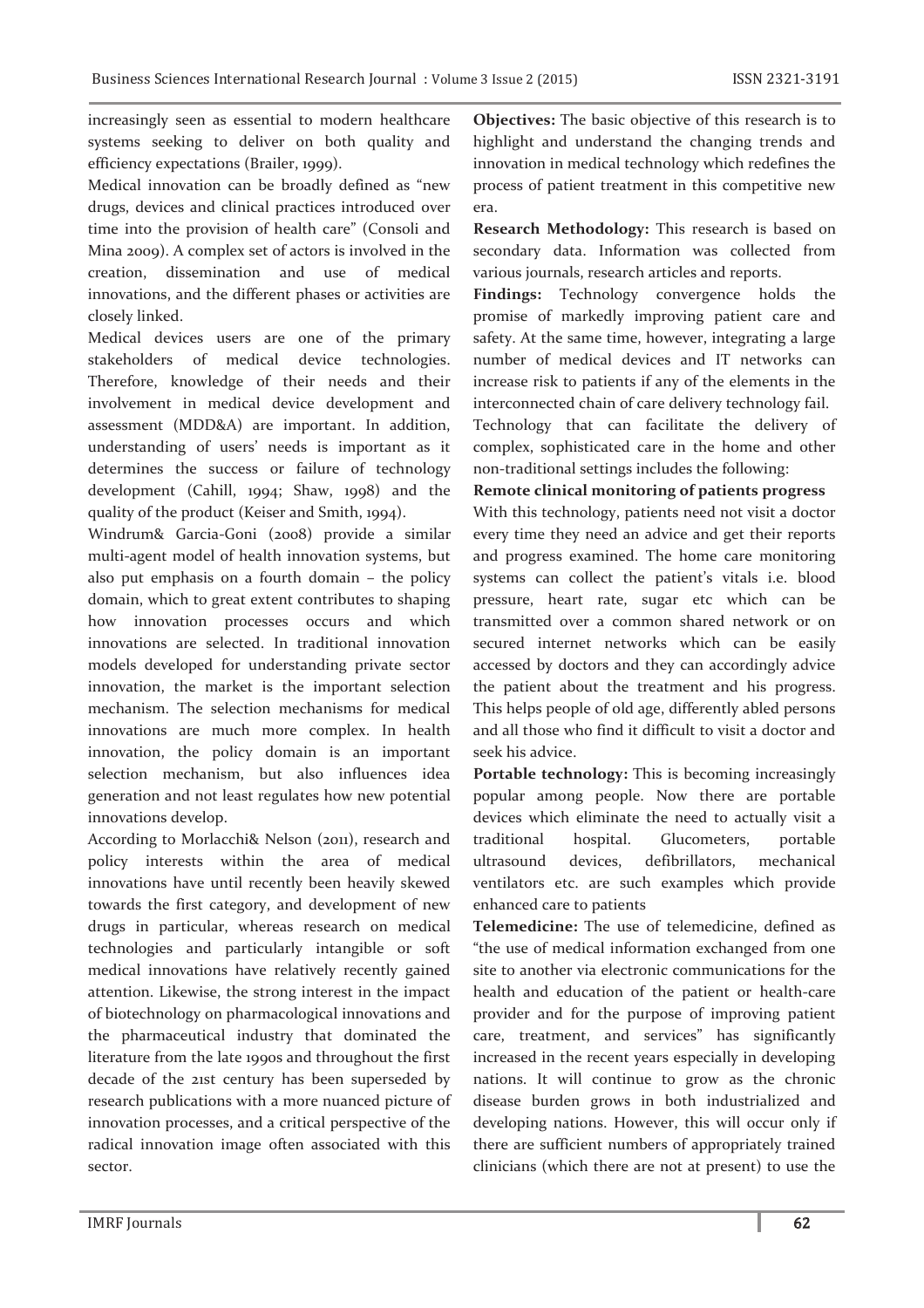technology as adjuncts to and facilitators of patient care.

**Computer Aided Surgery:** Image based surgery as it also referred to as is presently common in neurosurgery but is off late picking up in other surgical areas, including trauma, cardiac, and gynaecologic procedures. Image-guided surgical systems usually consist of an imaging component and a surgical tracking component, which together create three-dimensional images of the relevant anatomy. This technology will increase the efficiency and also reduce the time taken to carry out complex surgeries. Also it will have a significant impact on heart transplants' which involves at most precision and care.

**Bionic Pancreas:** Advances in developing the so called bionic pancreas that seamlessly and automatically mimics pancreatic endocrine functions in patients with diabetes is far ahead of projections. These are also known as artificial pancreas. The Virginia closed loop artificial pancreas interfaces with an android phone via the diabetes information application and has an insulin pump. More than 20 groups around the world are working on the versions of bionic pancreas and experts predict it to be developed by 2023 or may be sooner.

**Conclusion and Suggestions:** Overall, there is a particular shortage of data relating to the efficiency of knowledge management interventions. The tenuous link between intervention and observed outcomes makes return on investment difficult to measure and this is compounded by an absence of explicit incorporation of cost-effectiveness considerations within implementation studies.

This means that introduction of new technologies adds to both complexity and cost. There is a similar lack of clarity regarding knowledge management and risk, and the benefits of knowledge management in reducing perceptions of risk tend to be assumed. The cost involved in developing new and innovative machines is tremendous and requires a lot of homework and effort by various researchers. Also clinical scientist need to plan their investments with anemphasis on cost and benefit analysis. More and more research institutes needs to be installed which would encourage researchers to take risks and tread on new paths. Central and State governments have to properly channelize the research and development in medical innovation. They need to provide adequate funding and opportunities to all which would motivate people to find something new. The health ministry in collaboration with ministry of science and technology should encourage programs and conferences which provide a platform where people could come and discuss the changing trends in health care.

There is need for detailed empirical investigations of collaborative models, and the potential synergies and tensions involved, if the "open innovation agenda" is to produce promising results and value for involved participants. As seen in the above discussion, better understanding about the collaboration between the clinical domain and the science-industry complex of biotechnology is necessary.

# **References:**

- 1. Akesson, K.M., Saveman, B. and Nilsson, G. (2007) 'Health care consumers' experiences of information communication technology – a summary of literature', International Journal of Medical Informatics, vol 76: 633-45.
- 2. Bardach E. (1998) Getting agencies to work together: The practice and theory of managerial craftsmanship, Washington, DC: Brookings Institute.
- 3. Batalden, P.B., Nelson, E., Mohr, J.J., Godfrey, M.M., Huber, T.P., Kosnik, L. and Ashling, K. (2003) 'Microsystems in health care: part 5. How leaders are leading', Joint Commission Journal on Quality Improvement, vol 29: 297–308.
- 4. Coloma J, Harris E. Sustainable transfer of biotechnology to developing countries: fighting poverty by bringing scientific tools to developingcountry partners. Annals of the New York Academy of Sciences, 2008, 1136:358–368.
- 5. ECRI Institute. Best practices for health technology management. Health Devices, 2006, 35(12):437–448.
- 6. ECRI Institute. Computer-aided surgery: A GPS for the OR. Health Devices, 2009, 38(7):206–218.
- 7. Guidelines for health care equipment donations. Geneva,World Health Organization, 2000 (WHO/ARA/97.3).
- 8. Human Development Report 2004.New York, United Nations Development Programme, 2004.